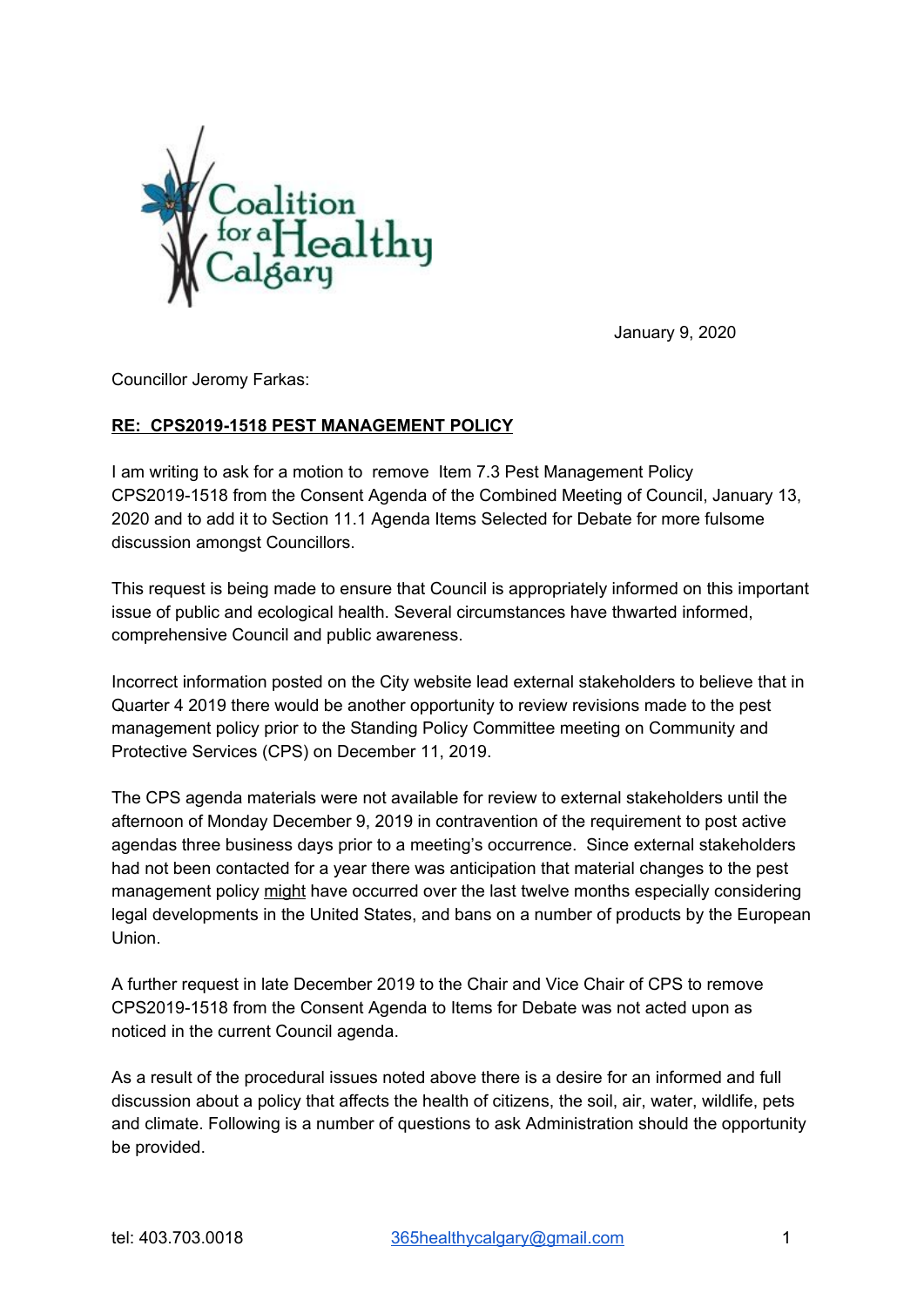1. CPS2016-0825 directed Administration to evaluate pesticide toxicity "with the goal of eliminating the more toxic pesticides from use on City land. CPS2017-0510 directed Administration "to consider key stakeholder submissions to inform the update to the Integrated Pest Management Plan and Policy." It can be questioned whether Administration failed to comply with the directives it was tasked under CPS-2016-0825 and CPS2019-1518 Pest Management Policy.

*i How, in a measurable way(s), was health expertise incorporated in the new pest management policy?*

*ii Which of the more toxic pesticides have been eliminated from the City's tool box (not including those pesticide products that defacto have been removed due to de-registration)?*

*iii How is input from experts in environmental management and organic landscaping evident in the pest management policy?*

*iv Why was the term "Integrated" dropped?*

*v Has the City not kept up with scientific advances in Integrated Pest Management sufficiently to ensure compliance with evolving federal and provincial policies, regulations and procedures?*

2. Under the 1998 Integrated Pest Management Plan the principles found on Page 28 are strikingly similar to the new pest management policy:

- 1. Use and ecological approach to vegetation and pest management that strives to reduce reliance on pesticides as well as integrate preventative measures and alternative control technology;
- 2. Minimize the risk to human health and the environment;
- 3. Consider cost-effectiveness and operational feasibility;
- 4. Consider community values;
- 5. Take a leadership role by educating citizens and private landowners about, and promoting an environmentally-sound, integrated approach to pest management;
- 6. Apply IPM principles when planning, designing, constructing and renovating project;.
- 7. Ensure accountability in pesticide use through a regular reporting system;

*Why has it taken a process started in 2015 as a result of 311 dandelion complaints more than four years to come up with a new pest management policy, that is effectively status quo and does not differ substantially (despite Attachment #4) from the 1998 Integrated Pest Management Plan and Policy?*

*Where is the innovation in the City's proposed pest management plan?*

*What makes this policy a "leading municipal strategy" in Canada "where residents connect with each other and live healthy active lifestyles"? Other municipalities (e.g., Halifax) and provinces (e.g., Quebec and Ontario) proscribe use of chemicals commonly used in Calgary.*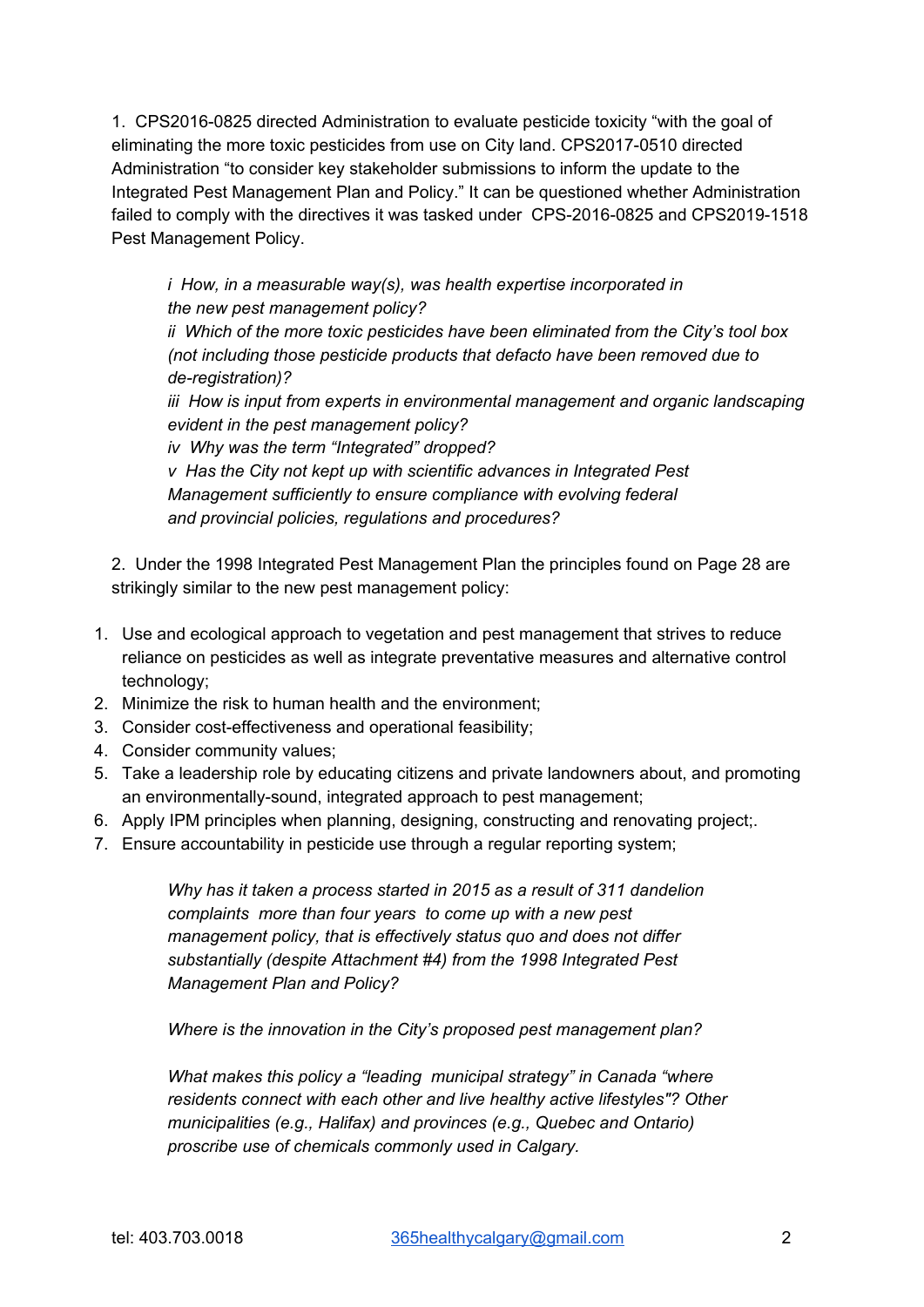Updating the language, greater verbosity and ambiguity and shifting elements or categories does not comprise the innovation stakeholders were hopefully anticipating after four years later in the process.

3. The first policy statement 1.1 (a) regarding human and ecosystem health is ambiguous and requires clarification.

*Is human health given top priority ("prioritized") using least-toxic pest control methods or is human health given top priority ("prioritized") by achieving healthy, biodiverse, resilient, functioning ecosystems, however such ecosystems are achieved?*

4. Insect and bird species are on a precipitous decline threatening food security. Residues of domestically used pesticides are found in surface waters downstream of cities and towns in Alberta (Alberta Environment) and even in the water cistern at the City of Calgary Water Centre.

*i With 10 weed [species;](https://www.calgary.ca/CSPS/Parks/Pages/Planning-and-Operations/Pest-Management/Common-pests-in-Calgary.aspx) 3 insects (wasps, ants, the red lily beetle); 2 bird species (geese, a [protected](https://www.calgary.ca/CSPS/Parks/Pages/Planning-and-Operations/Pest-Management/Common-pests-in-Calgary.aspx) species, pigeons); 4 animal species (squirrels, beavers, mice, Northern Pocket Gopher, [Richardson](https://www.calgary.ca/CSPS/Parks/Pages/Planning-and-Operations/Pest-Management/Common-pests-in-Calgary.aspx) Ground [Squirrel,](https://www.calgary.ca/CSPS/Parks/Pages/Planning-and-Operations/Pest-Management/Common-pests-in-Calgary.aspx) voles); and 2 [monitoring](https://www.calgary.ca/CSPS/Parks/Pages/Planning-and-Operations/Pest-Management/Invasive-plant-prevention-and-management.aspx) projects (Elm Scale, Emerald Ash Borer) ; identified as pests or in the latter monitoring projects on the City website, what will it take for the City to exercise discipline in its use of least-toxic pesticides for species under federal or provincial legislation or to those species identified by a Health Authority as being legitimately harmful to human health?*

*ii What criteria is the City using to establish a pest species?*

5. Policy Statement d) "Makes science-based decisions and actions" is narrowly focused on "pests" and is based on an outdated paradigm that the "dose makes the poison." Importantly, experience establishing and maintaining resilient organic turf does not appear to be investigated. Growing healthy landscapes focused on fostering desired indigenous species is healthier for all species.

*i How does the proposed policy plan to incorporate risk/harm from a variety of low-dose toxic exposures over time, to all ages and stages of human development, into its science-based decisions and actions?*

6. The answer to Question 3 is not Health Canada or its agent the Pest Management Regulatory Agency. The [reasons](http://www.preventcancernow.ca/wp-content/uploads/2017/10/FedPesticideReg-vs-LeastToxicApproaches-PCN-Feb2017.pdf) are many why 100% reliance on HC and PMRA is folly; Vaping, Bisphenol A, breast implants and a host of now-banned older pesticides. Need one say more?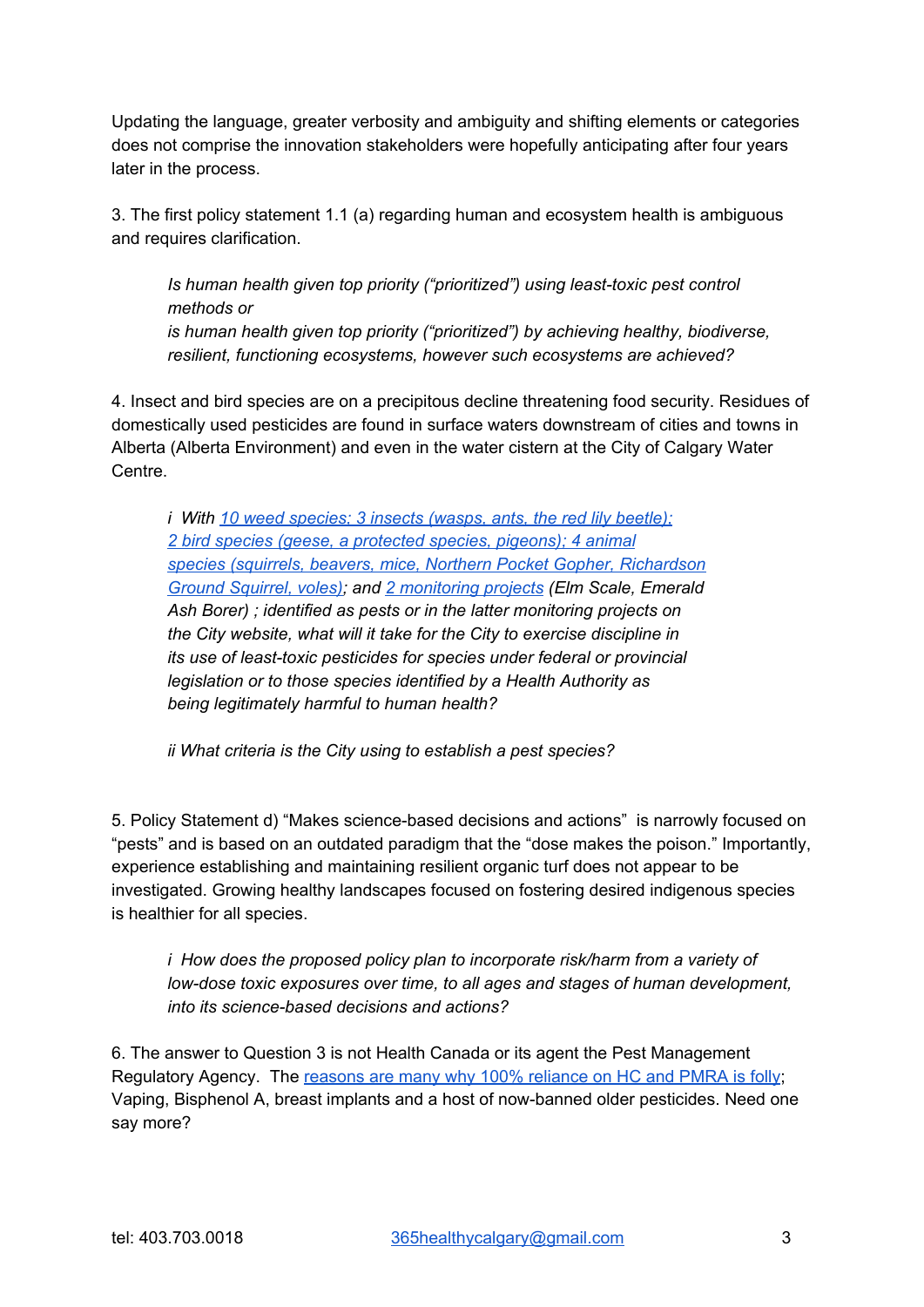*Will the City of Calgary branch out of its 100% reliance on Health Canada and PMRA (slow and reactive bureaucratic organizations) and consider respected, scientific peer-reviewed expertise in its decision making and actions?*

7. The Monsanto Papers revealed that Monsanto influenced and manipulated scientific studies of glyphosate, and that glyphosate-based herbicides do indeed cause non-Hodgkin lymphoma. In excess of \$400 million have been awarded to plaintiffs suffering from cancer stemming from the use of and exposure to glyphosate. More than 18,000 [plaintiffs](https://www.reuters.com/article/us-bayer-glyphosate-lawsuit-claims/bayer-expects-significant-surge-in-number-of-u-s-glyphosate-cases-idUSKBN1WV1KH) are suing Bayer-Monsanto relating to glyphosate. City Parks indicated in the December 11, 2019 CPS meeting that Parks will continue using glyphosate in its "box of tools."

*Is the City of Calgary prepared to risk a lawsuit should one come forward related to human health harms through the use of and exposure to glyphosate?*

8. Under the 1998 Integrated Pest Management Plan there was ongoing stakeholder engagement through the Pesticide Advisory Task Force and the Environmental Advisory Committee. Public education occurred through the Parks-sponsored Healthy Yards program. Pesticide use reports (active ingredients, amounts, locations) were made publicly available. And the goal was to oversee and monitor pesticide use corporately across all business units. All three initiatives were disbanded, pesticide use reporting stopped mid-life through the 1998 IMPP and corporate oversight and monitoring across all business unit did not occur. In fact it was extremely difficult getting a list from Parks of pesticides used and amounts when asked to prepare an Evaluation of Pesticide Toxicity under CPS2016-0825.

*i What assurances do we have under the new pest management policy and its implementation that stakeholder engagement, accountability and Transparency will not fizzle out or will the new pest management policy be part of a de-democratizing trend?*

*ii Why is it that one can go to the City's Open Data Portal and find out [where](https://www.cbc.ca/news/canada/calgary/calgary-sunset-benches-1.5408357) all the [west-facing](https://www.cbc.ca/news/canada/calgary/calgary-sunset-benches-1.5408357) park benches are located in the City to view the sunset but one cannot find out what pesticide products have been used, the amounts targets, locations and justifications?*

9*.* It is stated, P. 5 Item 7.1 CPS-2019-1518 Financial Impact, that there will be no budgetary implications under the new pest management plan.

*i How does Parks plan to carry out even the identified high priority strategies that require revision, updating or initiation without an impact on its budget and especially under curtailed budget cuts?*

*ii Will operating within the current budget lead to reliance on so-called "efficient and economic" decision-making at the expense of long-term*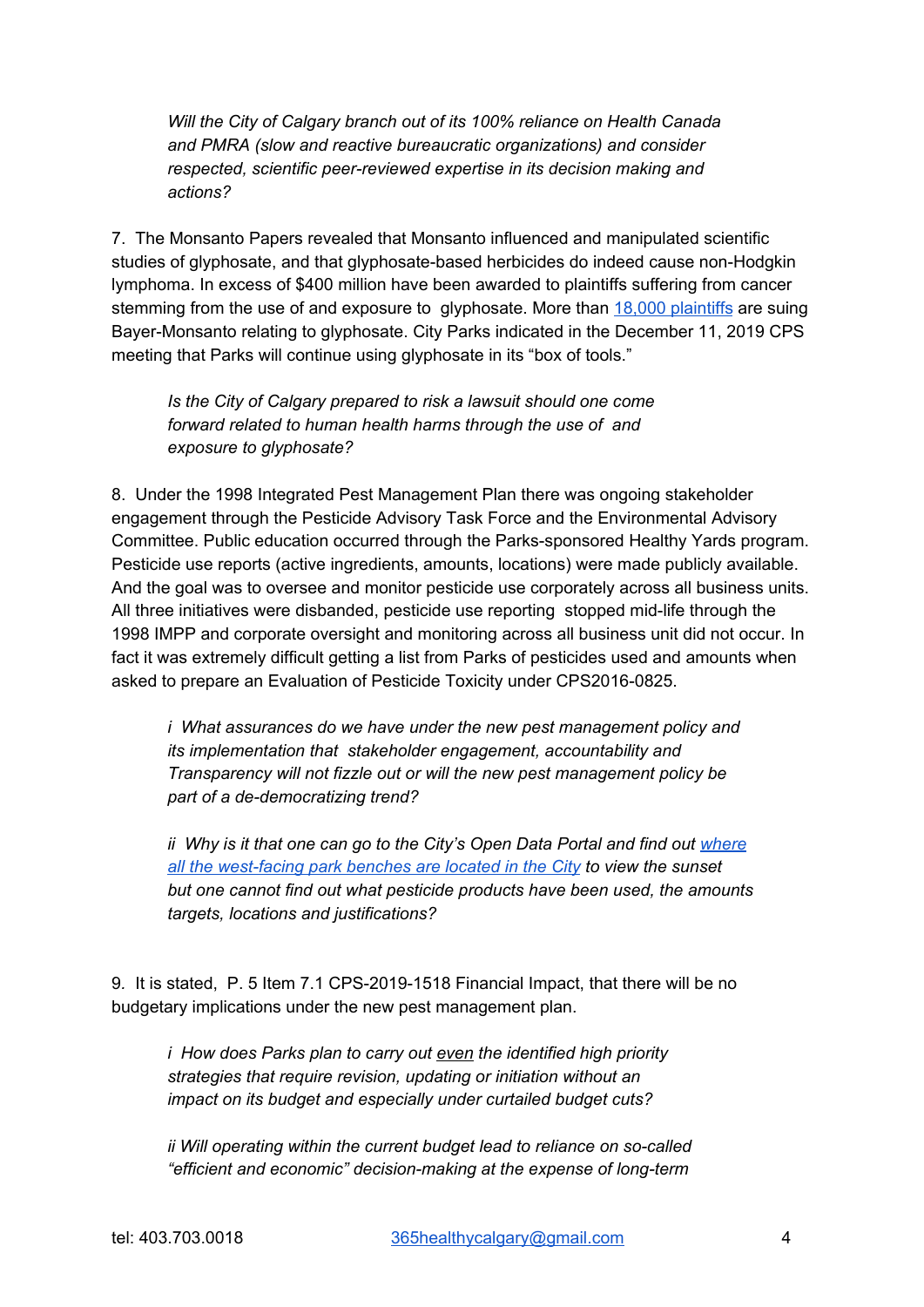*consideration externalities including harmful human and environmental health impacts?*

10. Like it or not, the City of Calgary is a role model for its citizens.

*i Without restrictions on pesticide use to those pests legislated under Federal or provincial legislation for control or eradication using least-toxic options how can the City encourage citizens and prevent Calgarians from adopting an attitude "if you spray, I spray" or whatever form of pesticide control product citizens choose to employ?*

*ii Is the City prepared to stop spraying dandelions and other nuisance weeds that are not federally or provincially legislated?*

*11*. The production of pesticides and fertilizers requires immense amounts of energy, thereby contributing to greenhouse gas emissions. Pesticides are incompatible with resilient, regenerative horticulture that is devised to increase soil carbon content. Thus, pesticide use comes with a direct carbon footprint, plus an indirect footprint as the result of killing important organisms including microbes.

*What is the impact of the pest management policy on the City of Calgary's carbon footprint, greenhouse gas emission targets and climate policy?*

12. The City of Calgary has 5,200 parks. There are and have been for many years only 5 synthetic pesticide-free parks in the entire city comprising a minute proportion of the total number of parks and hectares. Northeast Calgary does not have a park designated as pesticide-free.

*i Why has Parks been so slow to recognize the health benefits to its citizens of additional synthetic pesticide-free parks?*

*ii Why are the 7,600 plus tot lots used by Calgary's most vulnerable segment of population (children) not been designated as synthetic pesticide-free parks?*

*iii Is there an element of environmental racism occurring in the Northeast depriving citizens of the health benefits of synthetic pesticide-free park otherwise enjoyed in the other three quadrants of the city?*

It is our hope that you have time to peruse, contemplate and pose these questions to Administration. Although the procedures are not to be included in the policy which again is ambiguous with the inclusion of Procedures under Section 6 CPS2019-1518 Attachment #1 Council Policy we ask that Council direct the policy back to Administration for clarification, simplification and commitment to a pest management policy that values organic,